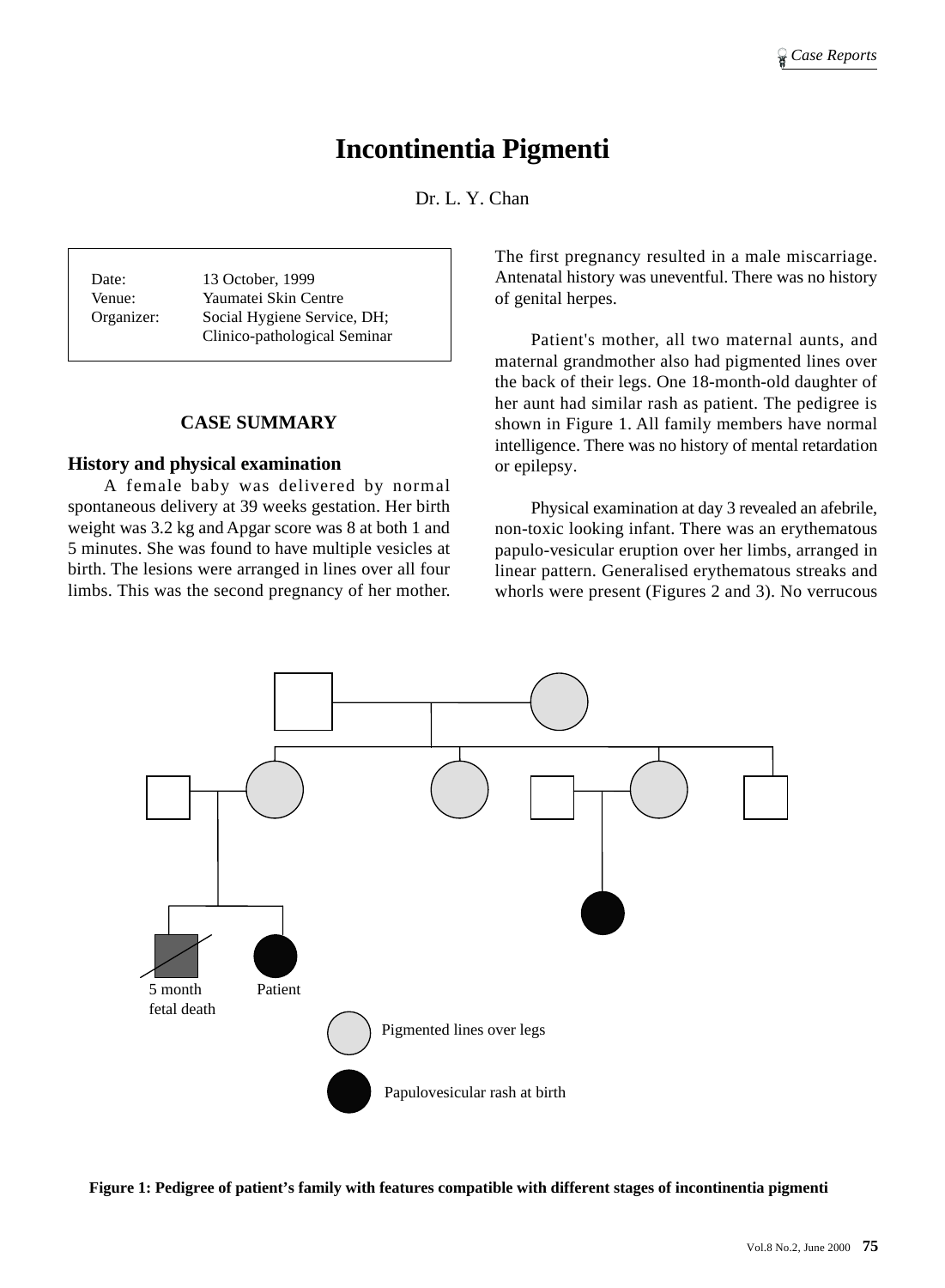

**Figure 2: Erythematous streaks and whorls at the back of the 3-day-old infant**



**Figure 3: Streaks and whorls were also noted at the legs**

lesion was seen. The hair and nail were normal. Examination of patient's mother revealed brownish streaks over back of both legs.

Differential diagnosis included incontinentia pigmenti, epidermolysis bullosa and herpes simplex infection.

## **Investigation and diagnosis**

The complete blood picture was normal. There was

no eosinophilia. Blood for viral titre was normal. Skin swab yielded no growth.

Skin biopsy revealed spongiotic vesicles with numerous eosinophils in the epidermis, where there were many dyskeratotic cells. There was a mild superficial perivascular infiltrate of many eosinophils and some lymphocytes in the dermis. No significant acanthosis, hyperkeratosis or papillomatosis was seen.

The final diagnosis was incontinentia pigmenti.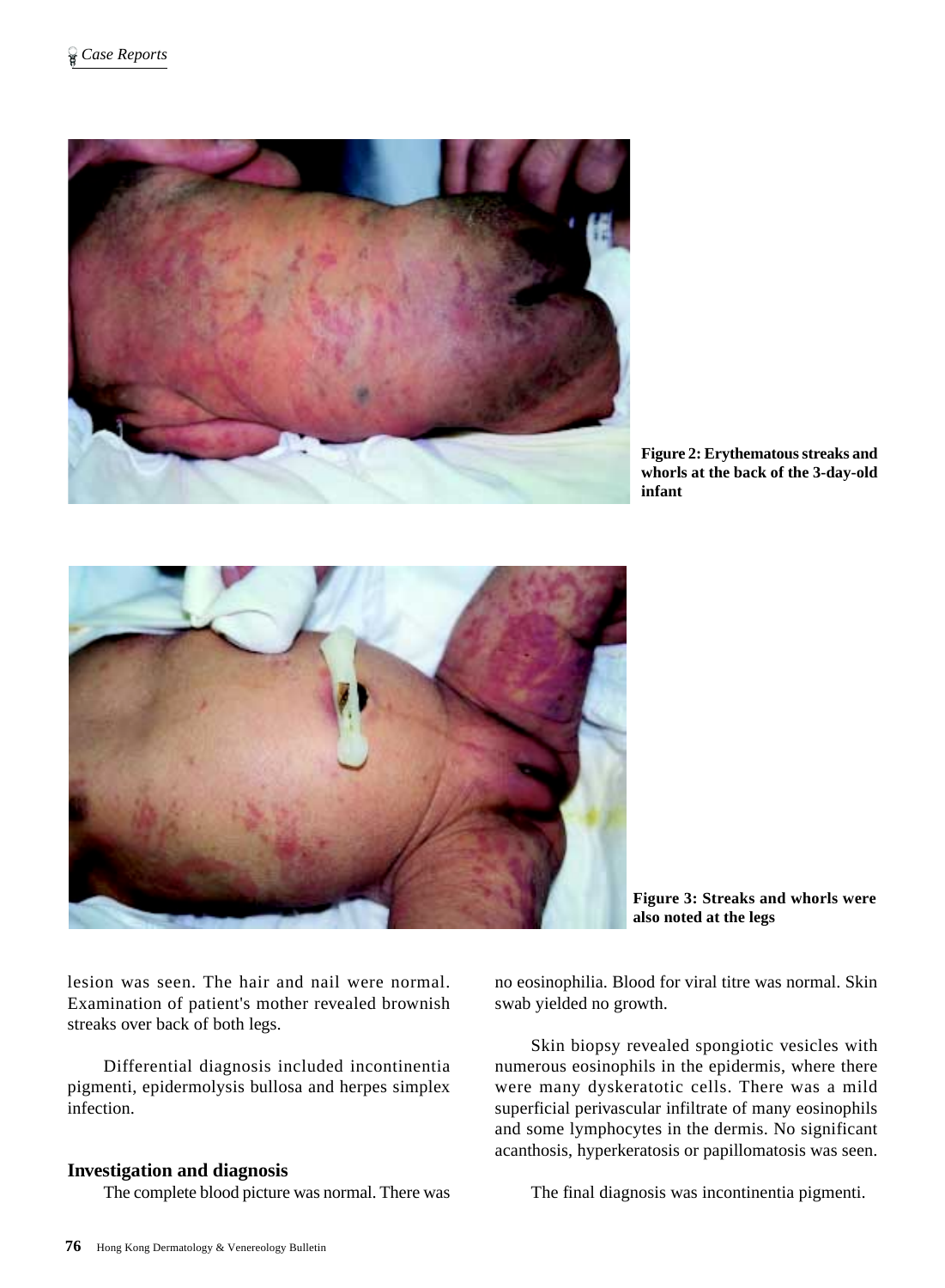#### **Management and progress**

The vesicles and pustules were more prominent at week 2 and topical antibiotic cream was prescribed. Most skin lesions subsided gradually. Only pigmented lines and whorls were seen at 2 months of age.

She was also being followed up by paediatrician and ophthalmologist. There was no extracutaneous involvement. Skull X-Ray and MRI of brain were refused by parents. She was also referred to clinical genetic unit.

# **REVIEW ON INCONTINENTIA PIGMENTI**

Incontinentia pigmenti (IP) is a rare X-linked dominant genodermatosis. The condition is usually lethal in male. The female to male ratio is 35:1. However, only 55% of patients have a positive family history. The other cases may be due to spontaneous mutation.

There are two genotypes. IP-1 represents sporadic cases with translocation between chromosomes X and 5. The affected gene resides on chromosome Xp11. IP- 2 represents the familial cases with the gene locus linked to Xq28. However, the IP gene has not yet been isolated and cloned.

# **Cutaneous features and histological findings of incontinentia pigmenti**

Cutaneous manifestations affect about 96% of patients. The striking pattern of normal and abnormal skin is presumed to reflect the clonal proliferation of two genetically different cell types during embryogenesis of the skin. Cellular mosaicism occurs in 46, XX females because of the random inactivation of one X chromosome (lyonization). The four different stages of IP are shown in Table 1.<sup>1</sup>

Overlap of stages 1, 2 and 3 can occur. Although the verrucous lesions usually occur in the same location as the vesicles, the subsequent hyperpigmentation does not necessarily correspond to the site of earlier lesions. Stage 3 lesions usually follow the lines of Blaschko.

## *Systemic manifestation of incontinentia pigmenti*

Apart from skin, other tissues arising from neuroectoderm may also be affected and they are summarised in Table 2.1,2

|  |  |  | Table 1. Clinical morphology and pathologic changes in different stages of incontinentia pigmenti |
|--|--|--|---------------------------------------------------------------------------------------------------|
|  |  |  |                                                                                                   |

| <b>Stages</b>        | <b>Clinical morphology</b>            | <b>Pathologic changes</b>                                                                       |
|----------------------|---------------------------------------|-------------------------------------------------------------------------------------------------|
| 1. Vesicular         | Linear vesicles, pustules, and bullae | Eosinophilic spongiosis, intra-epidermal vesicles, and                                          |
| $(birth to 1-2 wks)$ | with underlying erythema              | dermal infiltrate                                                                               |
| 2. Verrucous         | Warty, keratotic papules and plaques  | Eosinophilic dyskeratosis of keratinocytes, hyperkeratosis,                                     |
| $(2-6$ weeks)        |                                       | acanthosis, and papillomatosis                                                                  |
| 3. Hyperpigmented    | Macular hyperpigmentation in a        | Dermal melanophages and vacuolar alteration of the epidermal                                    |
| $(3-6$ months)       | whorled pattern                       | basal layer                                                                                     |
| 4. Hypopigmented     |                                       | Hypopigmented streaks and / or patches; Absence of skin appendages, mild epidermal atrophy, and |
| $(2nd - 3rd decade)$ | cutaneous atrophy may be present      | decreased, normal, or small melanocytes                                                         |

#### **Table 2. Neuro-ectodermal derived tissues apart from skin that are affected in incontinentia pigmenti**

| Organ                     | Frequency $(\% )$ | <b>Common manifestations</b>                                                                |
|---------------------------|-------------------|---------------------------------------------------------------------------------------------|
| Dental                    | $65 - 80$         | partial anodontia, delayed dentition, conical or pegged teeth, impactions                   |
| Hair                      | $38 - 50$         | vertex alopecia, wooly hair nevus, eyelash and eyebrow hypogenesis                          |
| Eyes                      | $35-40$           | strabismus, cataracts, optic atrophy, micropthalmos, retinal pigmentation and<br>detachment |
| <b>Nails</b>              | 7-40              | onychogryphosis, pitting, ridging                                                           |
| Central nervous<br>system | $10 - 31$         | seizures, spastic paralysis, microcephaly, mental and motor retardation                     |
| Skeletal                  | 14                | scoliosis, skull deformities, spina bifida, congenital hip dislocation, dwarfism            |
| Malignancy                |                   | retinoblastoma, Wilm's tumour, acute myeloid leukaemia, rhabdomyosarcoma                    |